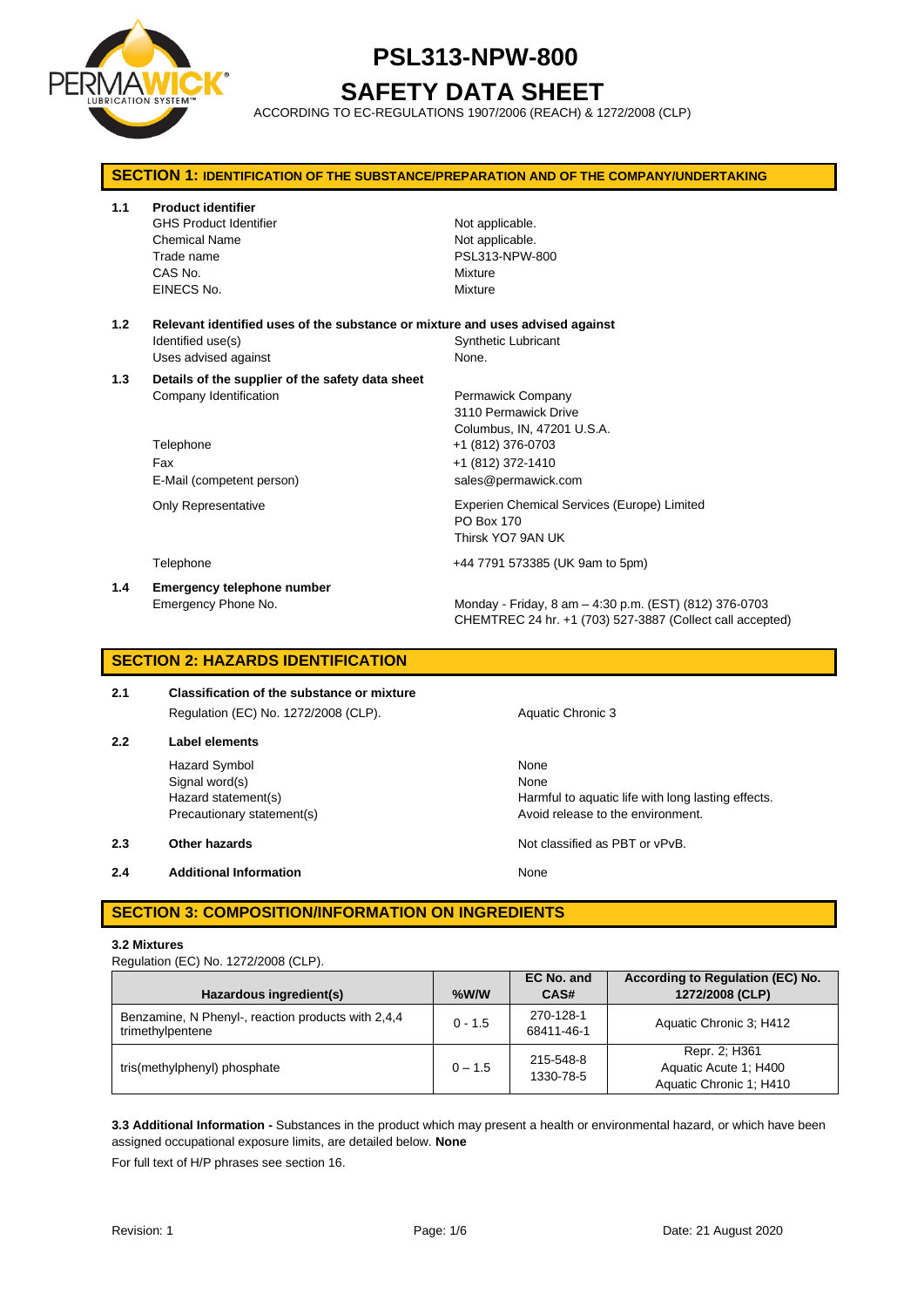

## **SECTION 4: FIRST AID MEASURES**



| _______ |                                                                               |                                                                                            |  |  |  |
|---------|-------------------------------------------------------------------------------|--------------------------------------------------------------------------------------------|--|--|--|
| 4.1     | Description of first aid measures                                             |                                                                                            |  |  |  |
|         | Inhalation                                                                    | Unlikely to be required but if necessary treat symptomatically.                            |  |  |  |
|         | <b>Skin Contact</b>                                                           | Wash affected skin with soap and water.                                                    |  |  |  |
|         | Eye Contact                                                                   | Eyes should be washed with plenty of water. If symptoms occur<br>obtain medical attention. |  |  |  |
|         | Ingestion                                                                     | Unlikely to be required but if necessary treat symptomatically.                            |  |  |  |
| 4.2     | Most important symptoms and effects, both<br>acute and delayed                | None                                                                                       |  |  |  |
| 4.3     | Indication of the immediate medical attention<br>and special treatment needed | None                                                                                       |  |  |  |
|         |                                                                               |                                                                                            |  |  |  |

## **SECTION 5: FIRE-FIGHTING MEASURES**

**5.1 Extinguishing media** -Suitable Extinguishing Media Extinguish with waterspray, dry chemical, sand or carbon dioxide. -Unsuitable Extinguishing Media None anticipated. **5.2 Special hazards arising from the substance or**  This product may give rise to hazardous fumes in a fire.

- **mixture**
- **5.3 Advice for fire-fighters A self** contained breathing apparatus and suitable protective clothing should be worn in fire conditions.

## **SECTION 6: ACCIDENTAL RELEASE MEASURES**

| 6.1 | Personal precautions, protective equipment<br>and emergency procedures | Avoid skin contact. Avoid contact with eyes.                                                                                                       |
|-----|------------------------------------------------------------------------|----------------------------------------------------------------------------------------------------------------------------------------------------|
| 6.2 | <b>Environmental precautions</b>                                       | Use appropriate container to avoid environmental contamination.                                                                                    |
| 6.3 | Methods and material for containment and<br>cleaning up                | Contain and cover spilled substance with dry sand or earth or<br>other suitable dry material. Transfer to a container for disposal or<br>recovery. |
| 6.4 | Reference to other sections                                            | None                                                                                                                                               |
| 6.5 | <b>Additional Information</b>                                          | None.                                                                                                                                              |

## **SECTION 7: HANDLING AND STORAGE**

**7.1 Precautions for safe handling Avoid skin contact. Avoid contact with eyes. 7.2 Conditions for safe storage, including any incompatibilities** -Storage Temperature **Store at room temperature.** 

**7.3 Specific end use(s)** Synthetic Lubricant

## **SECTION 8: EXPOSURE CONTROLS/PERSONAL PROTECTION**

-Incompatible materials **Strong oxidising agents**.

- **8.1 Control parameters**
- **8.1.1 Occupational Exposure Limits**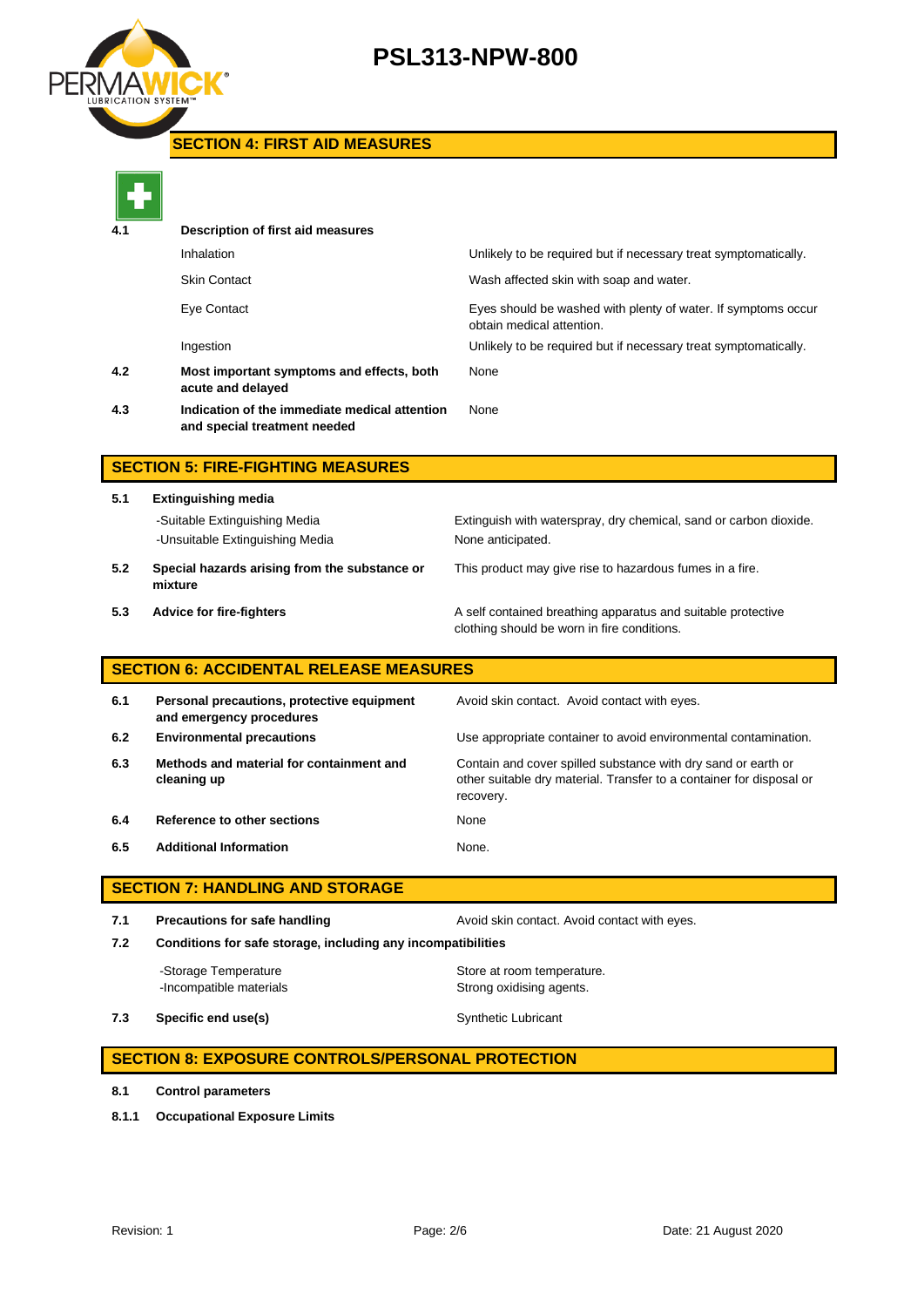

|       | <b>SUBSTANCE.</b>                                                | <b>CAS No.</b>    | LTEL (8 hr<br>TWA ppm) | LTEL (8 hr<br>TWA mg/m <sup>3</sup> ) | <b>STEL</b><br>(ppm)   | <b>STEL</b><br>(mg/m <sup>3</sup> ) | Note: |  |  |
|-------|------------------------------------------------------------------|-------------------|------------------------|---------------------------------------|------------------------|-------------------------------------|-------|--|--|
|       | None known                                                       |                   | -----                  | -----                                 | -----                  | -----                               | ----- |  |  |
|       |                                                                  |                   |                        |                                       |                        |                                     |       |  |  |
|       | Limit value type                                                 |                   |                        |                                       |                        |                                     |       |  |  |
|       | (country of origin)                                              | <b>SUBSTANCE.</b> | <b>CAS No.</b>         | <b>Biological limit value</b>         |                        | Note:                               |       |  |  |
|       | None known                                                       |                   |                        |                                       |                        | -----                               |       |  |  |
| 8.1.2 | Recommended monitoring method                                    |                   |                        |                                       | Not available          |                                     |       |  |  |
| 8.2   | <b>Exposure controls</b>                                         |                   |                        |                                       |                        |                                     |       |  |  |
| 8.2.1 | Appropriate engineering controls                                 |                   |                        | Not normally required.                |                        |                                     |       |  |  |
| 8.2.2 | <b>Personal protection equipment</b>                             |                   |                        |                                       |                        |                                     |       |  |  |
|       | Eye/face protection                                              |                   |                        | Safety spectacles.                    |                        |                                     |       |  |  |
|       |                                                                  |                   |                        |                                       |                        |                                     |       |  |  |
|       | Skin protection (Hand protection/ Other)                         |                   |                        |                                       | Not normally required. |                                     |       |  |  |
|       |                                                                  |                   |                        |                                       |                        |                                     |       |  |  |
|       | Respiratory protection                                           |                   |                        | Not normally required.                |                        |                                     |       |  |  |
|       |                                                                  |                   |                        |                                       |                        |                                     |       |  |  |
|       | Thermal hazards<br>Not normally required.                        |                   |                        |                                       |                        |                                     |       |  |  |
| 8.2.3 | <b>Environmental Exposure Controls</b><br>Not normally required. |                   |                        |                                       |                        |                                     |       |  |  |
|       | <u> CECTICULO, DUVCICAL AND CUEMICAL DRODEDTIEC</u>              |                   |                        |                                       |                        |                                     |       |  |  |

## **SECTION 9: PHYSICAL AND CHEMICAL PROPERTIES**

| 9.1 | Information on basic physical and chemical properties |                                       |  |  |
|-----|-------------------------------------------------------|---------------------------------------|--|--|
|     | Appearance                                            | Fibrous                               |  |  |
|     | Colour                                                | Grey to Amber Grey                    |  |  |
|     | Odour                                                 | Faint Ester-like.                     |  |  |
|     | Odour Threshold (ppm)                                 | Not available                         |  |  |
|     | pH (Value)                                            | Not available                         |  |  |
|     | Melting Point (°C) / Freezing Point (°C)              | Not available                         |  |  |
|     | Boiling point/boiling range (°C):                     | Not determined.                       |  |  |
|     | Flash Point (°C)                                      | 230 - 270 [Open cup]                  |  |  |
|     | Evaporation rate                                      | Not applicable                        |  |  |
|     | Flammability (solid, gas)                             | Not applicable                        |  |  |
|     | Explosive limit ranges.                               | Not applicable                        |  |  |
|     | Vapour Pressure (mm Hg)                               | < 1                                   |  |  |
|     | Vapour Density (Air=1)                                | >1                                    |  |  |
|     | Density (g/ml)                                        | $0.993 - 1.01$                        |  |  |
|     | Solubility (Water)                                    | Insoluble.                            |  |  |
|     | Solubility (Other)                                    | Not available                         |  |  |
|     | Partition Coefficient (n-Octanol/water)               | Not available                         |  |  |
|     | Auto Ignition Temperature (°C)                        | >282                                  |  |  |
|     | Decomposition Temperature (°C)                        | Not available                         |  |  |
|     | Viscosity (mPa.s) $(40^{\circ}C)$                     | 60 (Listed in: Product specification) |  |  |
|     | Explosive properties                                  | Not explosive.                        |  |  |
|     | Oxidising properties                                  | Not oxidising.                        |  |  |
| 9.2 | <b>Other information</b>                              | Not available.                        |  |  |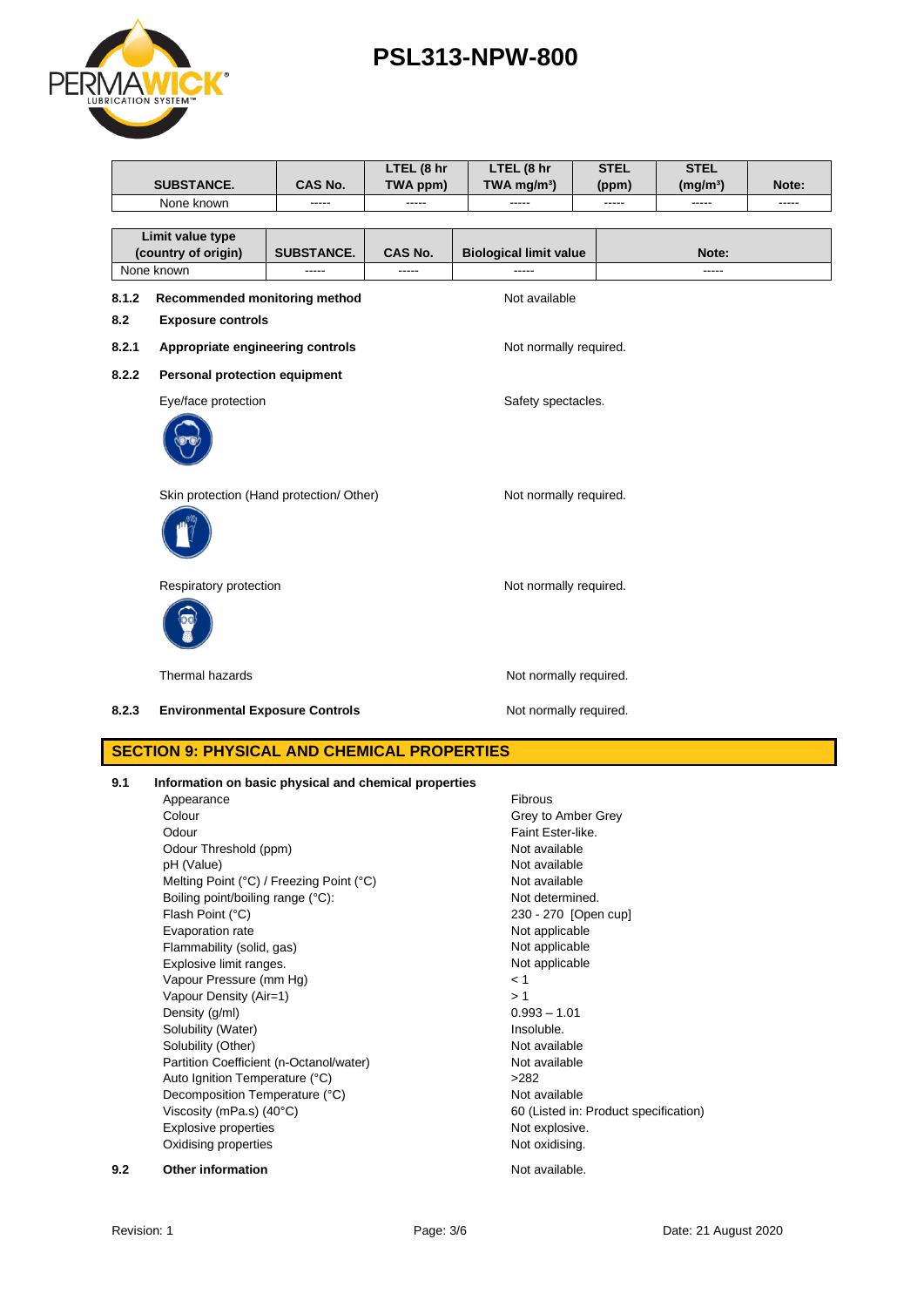

## **SECTION 10: STABILITY AND REACTIVITY**

- 
- **10.2 Chemical stability** Stable
- **10.3 Possibility of hazardous reactions** None anticipated.
- **10.4 Conditions to avoid** None
- **10.5 Incompatible materials** Oxidizers
- **10.6 Hazardous Decomposition Product(s)** Carbon monoxide, Carbon dioxide

## **SECTION 11: TOXICOLOGICAL INFORMATION**

### **11.1 Information on toxicological effects**

#### **11.1.1 Substances**

Not applicable

#### **11.1.2 Mixtures - By analogy with similar materials:** Acute toxicity **Acute in the Contract Contract Contract Contract Contract Contract Contract Contract Contract Contract Contract Contract Contract Contract Contract Contract Contract Contract Contract Contract Contract Cont**

Skin corrosion/irritation extended to the Unlikely to cause skin irritation. Serious eye damage/irritation **Exercise 20** Unlikely to cause eye irritation. Respiratory or skin sensitization Not to be expected. Germ cell mutagenicity expected. Carcinogenicity **Not to be expected.** Reproductive toxicity Not to be expected. STOT - single exposure Not to be expected. STOT - repeated exposure Not to be expected. Aspiration hazard Not to be expected.

Dermal: >5000 mg/kg

#### **11.1.3 Substances in preparations / mixtures**

Benzamine, N Phenyl-, reaction products with 2,4,4 trimethylpentene (CAS No. 68411-46-1) Acute toxicity **Oral LD50** > 5000 mg/kg (rat) Inhalation LC50: No data Dermal: LD50 > 2000 mg/kg (rat) Skin corrosion/irritation **Unlikely to cause skin irritation**. Serious eye damage/irritation **Exercise 2018** Unlikely to cause eye irritation. Respiratory or skin sensitization Not to be expected. Germ cell mutagenicity expected. Carcinogenicity **Not to be expected.** Reproductive toxicity Not to be expected. STOT - single exposure Not to be expected. STOT - repeated exposure Not to be expected. Aspiration hazard Not applicable tris(methylphenyl) phosphate (CAS No. 1330-78-5) Acute toxicity **Acute toxicity** Oral LD50 > 20000 mg/kg (rat) Inhalation LC50 > 11.1 mg/l (rat) 1hr Dermal: LD50 = 3700 mg/kg (rabbit)

Skin corrosion/irritation Skin Slightly irritant (Skin) Serious eye damage/irritation Non-irritant to rabbit eyes Respiratory or skin sensitization It is not a skin sensitiser Germ cell mutagenicity<br>
Carcinogenicity<br>
No data Carcinogenicity

Reproductive toxicity Positive. Suspected of damaging fertility or the unborn child.

STOT - single exposure Not to be expected. STOT - repeated exposure Not to be expected. Oral: NOAEL = 1000 mg/kg (rat) Aspiration hazard Not applicable

**11.2 Other information None known.** 

**10.1 Reactivity Constanting Stable under normal conditions.** 

Testicular Effects.

LOAEL = 20 mg/kg (Developmental) NOEL = 20 mg/kg (Maternal)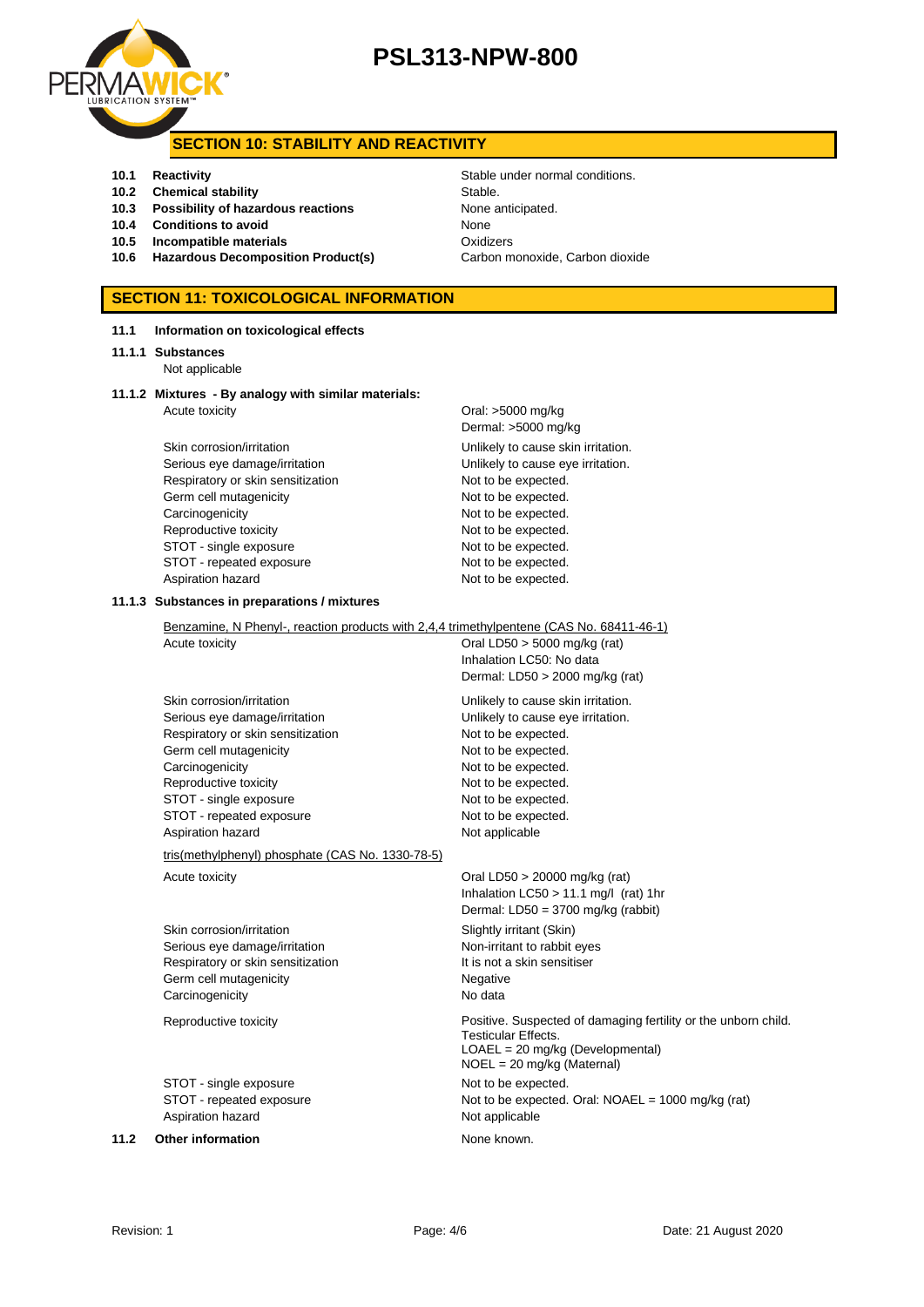

## **SECTION 12: ECOLOGICAL INFORMATION**

### **12.1 Toxicity**

| Toxicitv                                                                                                                                                           |                                                                                                                                                                                                                                                            |  |  |
|--------------------------------------------------------------------------------------------------------------------------------------------------------------------|------------------------------------------------------------------------------------------------------------------------------------------------------------------------------------------------------------------------------------------------------------|--|--|
|                                                                                                                                                                    |                                                                                                                                                                                                                                                            |  |  |
| Benzamine, N Phenyl-, reaction products with 2,4,4 trimethylpentene (CAS No. 68411-46-1)                                                                           |                                                                                                                                                                                                                                                            |  |  |
| Short term                                                                                                                                                         | LC50 (96 hour) $> 100$ mg/L (Danio rerio)<br>EC50 (48 hour) = 51 mg/L (Daphnia magna)<br>EC50 (72 hour) > 100 mg/L (Desmodesmus subspicatus)                                                                                                               |  |  |
| Long Term                                                                                                                                                          | No data - Not readily biodegradable.                                                                                                                                                                                                                       |  |  |
| tris(methylphenyl) phosphate (CAS No. 1330-78-5)<br>Acute toxicity                                                                                                 | Fish LC50 = $0.06$ mg/l (96 hour) ( <i>Rainbow trout</i> )<br>Fish LC50 = 44.8 mg/l (96 hour) (Fathead minnow)<br>Aquatic invertebrates: $EC50 = 146 \mu g/l$ (48 hour) (D. magna)<br>Algae $EL50 > 2500 \mu g/l$ (72 hour) / (96 hour) (S. capricornutum) |  |  |
| Long Term                                                                                                                                                          | Fish Sublethal Effects = $0.9$ mg/l (4 week(s)) (O. mykiss)<br>Aquatic invertebrates: $NOEC = 0.011 - 0.019$ mg/l (Survival) (G.<br>pseudolimnaeus)                                                                                                        |  |  |
| Persistence and degradability<br><b>Bioaccumulative potential</b><br><b>Mobility in soil</b><br><b>Results of PBT and vPvB assessment</b><br>Other adverse effects | Not available<br>Not available<br>No data<br>Not classified as PBT or vPvB.<br>None known.                                                                                                                                                                 |  |  |
|                                                                                                                                                                    | Substances in preparations / mixtures                                                                                                                                                                                                                      |  |  |

### **SECTION 13: DISPOSAL CONSIDERATIONS**

**13.1 Waste treatment methods** Disposal should be in accordance with local, state or national legislation.Consult an accredited waste disposal contractor or the local authority for advice.

### **13.2 Additional Information None known.**

## **SECTION 14: TRANSPORT INFORMATION**

|                                                                                         | <b>Land transport</b><br>(ADR/RID) | Sea transport<br>(IMDG)                    | Air transport<br>(ICAO/IATA) |  |
|-----------------------------------------------------------------------------------------|------------------------------------|--------------------------------------------|------------------------------|--|
| UN number                                                                               |                                    |                                            |                              |  |
| <b>Proper Shipping Name</b>                                                             |                                    | Not classified as dangerous for transport. |                              |  |
| Transport hazard class(es)                                                              |                                    |                                            |                              |  |
| Packing group                                                                           |                                    |                                            |                              |  |
| <b>Environmental hazards</b>                                                            |                                    |                                            |                              |  |
| Special precautions for user                                                            |                                    |                                            |                              |  |
| Transport in bulk according to Annex II of MARPOL73/78 and the IBC Code: Not applicable |                                    |                                            |                              |  |

### **SECTION 15: REGULATORY INFORMATION**

**15.1 Safety, health and environmental regulations/legislation specific for the substance or mixture:**

| 15.1.1 | <b>EU</b> regulations                                                       | Listed           |
|--------|-----------------------------------------------------------------------------|------------------|
|        | Regulation (EC) 2037/2000 - Dangerous to the ozone layer.                   | No.              |
|        | Regulation (EC) 850/2004 - Persistent Organic Pollutants                    | No.              |
|        | Regulation (EC) 689/2008 - Export/Import of Dangerous Chemicals             | No.              |
|        | Regulation (EC) 1907/2006 - REACH Authorisations and/or restrictions on use | No.              |
| 15.1.2 | <b>National regulations</b>                                                 | Not established. |
| 15.2   | <b>Chemical Safety Assessment</b>                                           | Not applicable   |
|        |                                                                             |                  |

### **SECTION 16: OTHER INFORMATION**

**The following sections contain revisions or new statements:** 2, 3, 11, and 16.